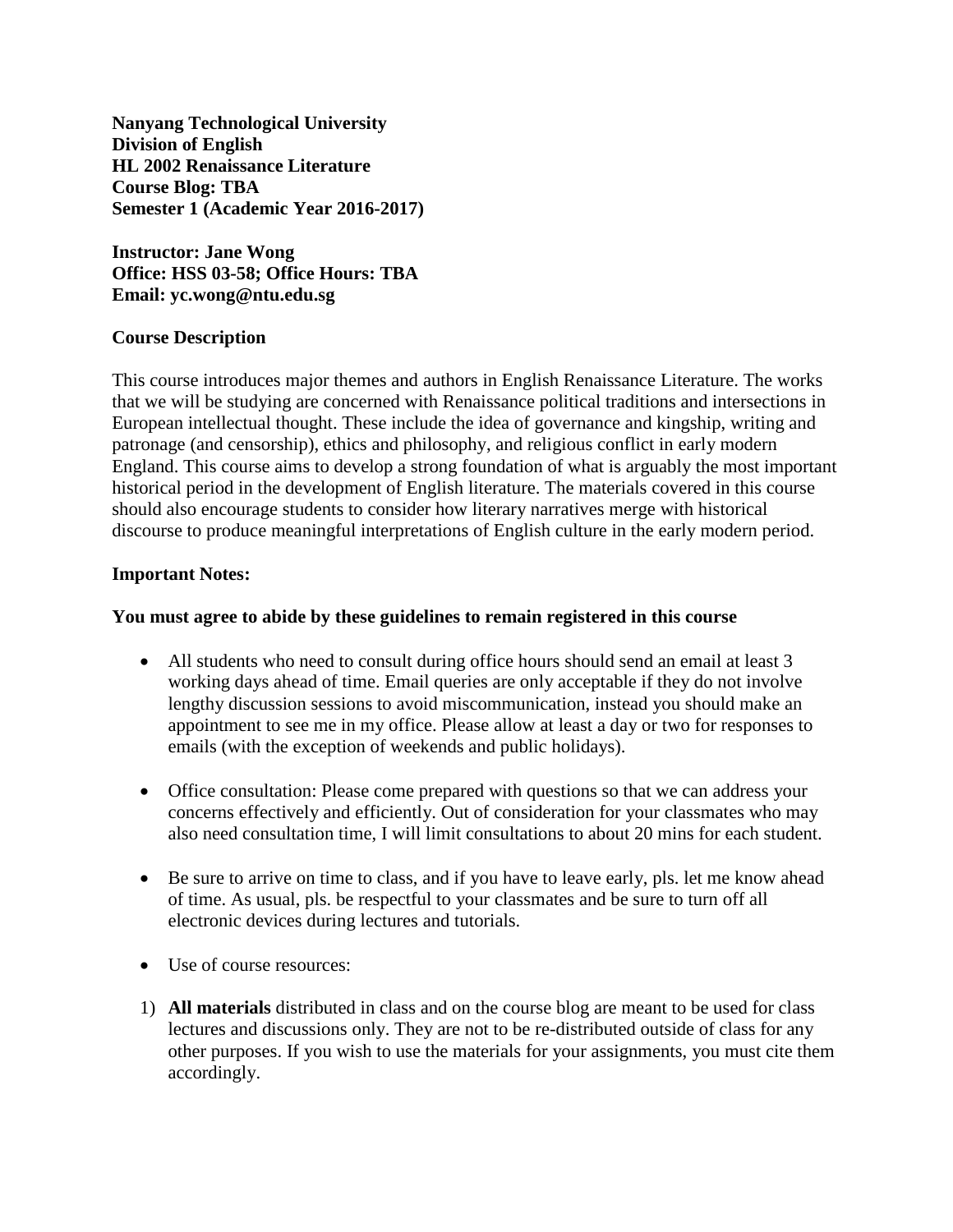- 2) You are not allowed to record lectures in any form without permission from the instructors.
- If you are unable to attend class, it is your responsibility to check our course blog for updates or announcements that you may have missed.
- Late assignments: written assignments that are submitted late will receive a penalty of half a grade each day (including weekends and holidays); if I do not receive an assignment a week after it is due, you will receive a 0 for the essay.
- Absence in class: if you are absent on the day when an in-class writing assignment is due, you will not be able to make-up for this. Those who are absent for presentations will not have the opportunity to make-up their work in another group's presentation.
- Any attempt at plagiarism will be subjected to university disciplinary action.

| <b>Course Assessment</b>     |     |  |
|------------------------------|-----|--|
| Essay                        | 30% |  |
| Presentation & Participation | 20% |  |
| Exam                         | 50% |  |

## **Required Texts:**

Kyd, Thomas. *The Spanish Tragedy.* ISBN: 978-1904271604

Shakespeare, William. *The History of King Lear: The Oxford Shakespeare The History of King Lear.* ISBN: 978-0199535828\*

Shakespeare, William. *Henry IV: Part Two* (Signet Classics). ISBN: 978-0451528537\*

Jonson, Ben. *Volpone: Ben Jonson* (Revels Student Editions MUP). ISBN: 978-0719051821

Spenser, Edmund. *The Faerie Queene, Books Three and Four (Bk. 3 & 4)*. ISBN: 978-0872208551

Marlowe, Christopher. *Doctor Faustus* (Norton Critical Editions). ISBN: 978-0393977547

Milton, John. *Paradise Lost (Hackett Classics).* ISBN: 978-0872207332

Foxe, John. Foxe's Book of Martyrs: Selected Narratives. ISBN: 978-0199236848

\*NOTE: If you are planning on taking HL 3030 Major Author: Shakespeare next term, you should purchase Shakespeare, William. *The Complete Pelican Shakespeare* (2002). ISBN: 978- 0141000589 instead of separate Shakespeare texts for this class. This text, however, has not be ordered (since it's for HL 3030). You will have to source your own copy if you decide to buy it.